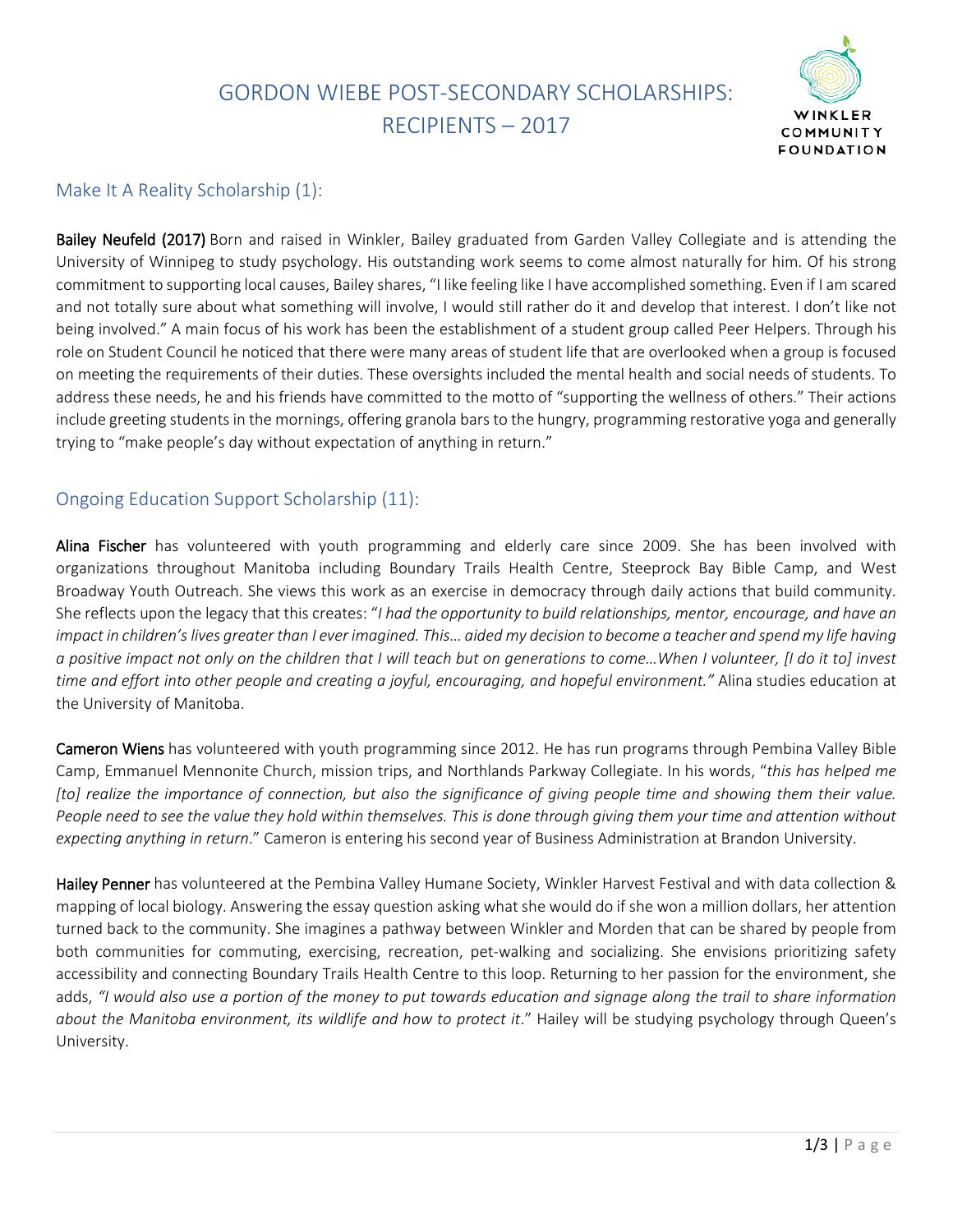

Janelle Ewert has volunteered as a coach for numerous teams, Sunday school teacher, and member of student council. These contributions began at Emerado Centennial School in 2010 and have continued through Northlands Parkway Collegiate, Winkler Christmas Cheer Board, Winkler Aquatic Centre, Winkler Minor Softball and Winkler Curling Club. She is passionate about mentorship and its benefits for youth and community. "*When I coach, I want my athletes to be successful and win; but more importantly like my coaches showed me, I want them to show sportsmanship, respect and positivity to their teammates and competition. This past December the team that I was coaching… were awarded with the Fair Play Award. This was an award that all the teams at the bonspiel voted on and it meant a lot to me that my team was recognized for what I as a coach was trying to teach them."* Janelle is entering her program in communication and media at Providence University College.

Jayna Janzen has volunteered with youth programming since 2009. She has worked with Special Olympics, Pembina Valley Bible Camp, Emmanuel Mennonite Church, mission trips, and Northlands Parkway Collegiate. She is motivated by the benefits of building positive relationships with young women to impact their self-esteem. "*Ultimately [this] allowed me to become more aware of, and more empathic towards, the journey others may be on…. There is something unexplainably gratifying about serving others."* Jayna is studying at Brandon University to become a nurse.

Jen Derksen has volunteered as a coach, Sunday school teacher, youth leader and more since 2007. Her volunteerism has taken shape through minor hockey and soccer, Winkler Cheer Board, Vocational Bible School and Special Olympics. More recently, her summer employment has connected her with the non-profit Winkler Horticulture Society and this has inspired her to grow in new ways. "*I have had the privilege of working alongside the Horticulture Society, who amaze me how many hours they dedicate out of their summers to give back to the community and beautify Winkler's landscapes.* I strive to mirror the quality of devotion to volunteering that [they display]." Jen studies education at the University of Winnipeg.

Jessica Froese has volunteered to address youth mental health, poverty and spiritual development. She has participated with Peer Helpers, Student Council at Garden Valley Collegiate, a missions trip, AWANA and sporting events. This work has shaped her priorities and her focus is on alleviating suffering through awareness-raising of mental health and abuse. *"[T]here's a stigma that depression, anxiety and many other mental illnesses should be kept a secret. This isn't right. We should be speaking out about our experiences because people will never receive the help that they need by keeping everything to themselves…. [E]veryone deserves to be heard."* Jessica is entering her second year of Business Administration at Red River College.

Katrina Epp has volunteered in a number of capacities including literacy and sports programming, grounds maintenance, retail and acting since 2007. She has been involved with organizations including Flatlands Theatre Company, South Central Regional Library, Camps with Meaning, Mennonite Central Committee, Pembina Threshermen's Museum and more. Inspired by the philanthropic leadership of elders in her family, she testifies, "Volunteering is about making an investment….I have realized in my short life that there is one guarantee when volunteering; my community grows, and I grow…. When a group of people working towards something that they are passionate about forms, they have a monumental effect." Katrina is entering her second year of Library Sciences at Red River College.